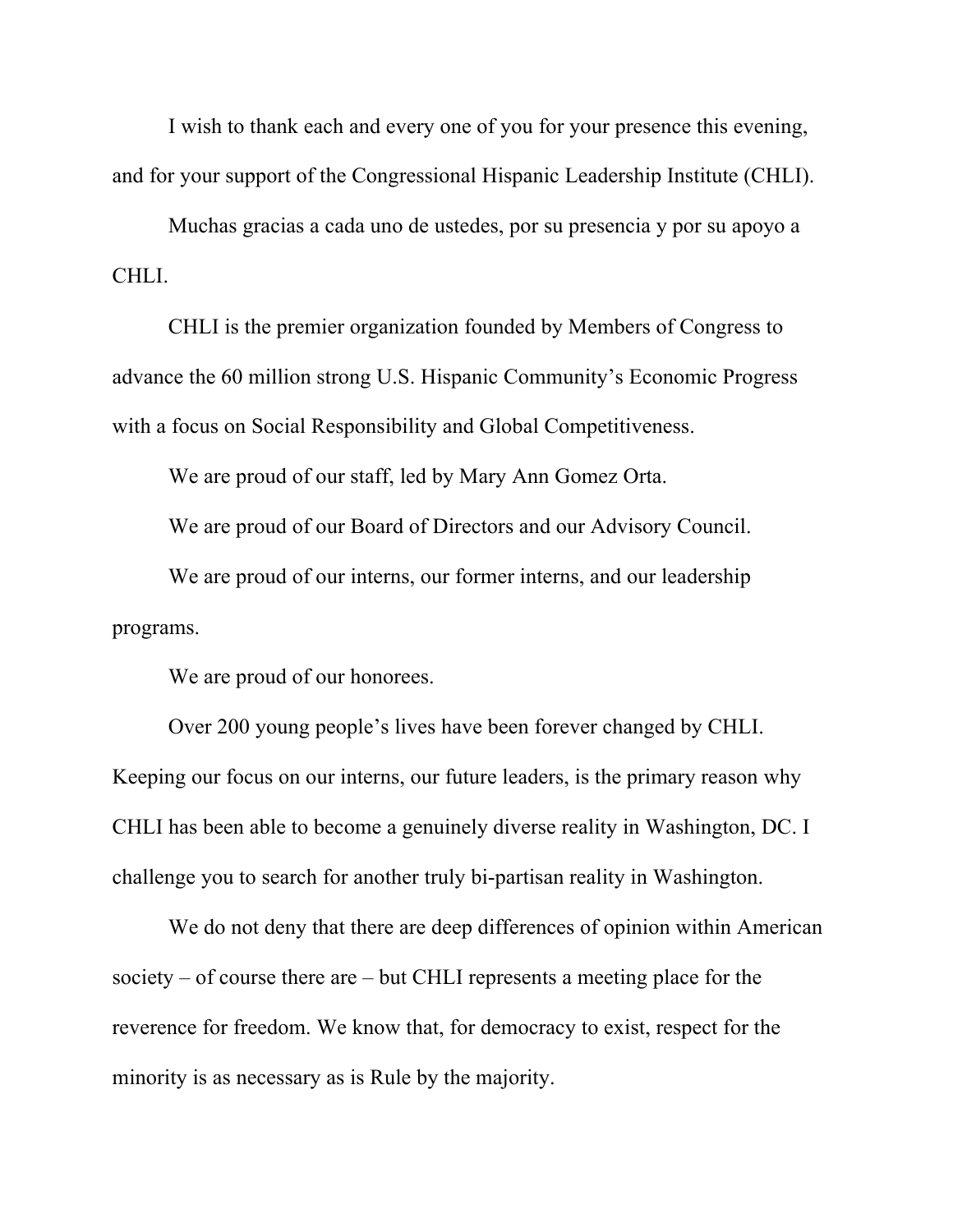As is evident in this room tonight, an awareness of the international is also a distinguishing characteristic of CHLI.

Whenever you can, I recommend that you visit the Jefferson Memorial, it is very close to where we are tonight, and on the wall, you will see his phrase, "I have sworn upon the altar of God eternal hostility against every form of tyranny over the mind of man."

Tyrants are our enemies. When a tyrant violently attacks an innocent people, our hearts bleed for the victims of the tyrant's aggression. That's why, today, we are all Ukrainians.

In this hemisphere, there are three tyrants, three regimes that commit state terrorism against their peoples. The puppet of the Castro family with blood-stained hands in Cuba, and the also murderous dictatorships in Venezuela and Nicaragua. We do not waiver in our insistence that the oppressed of this hemisphere must be free.

We also recognize the difference between our enemies and our friends. Our friends, we cherish.

When that small, yet great country in Eastern Europe, Lithuania, is the only country in the European Union to not sign the condemnable recent EU agreement with the Cuban dictatorship, we say thank you, Lithuania.